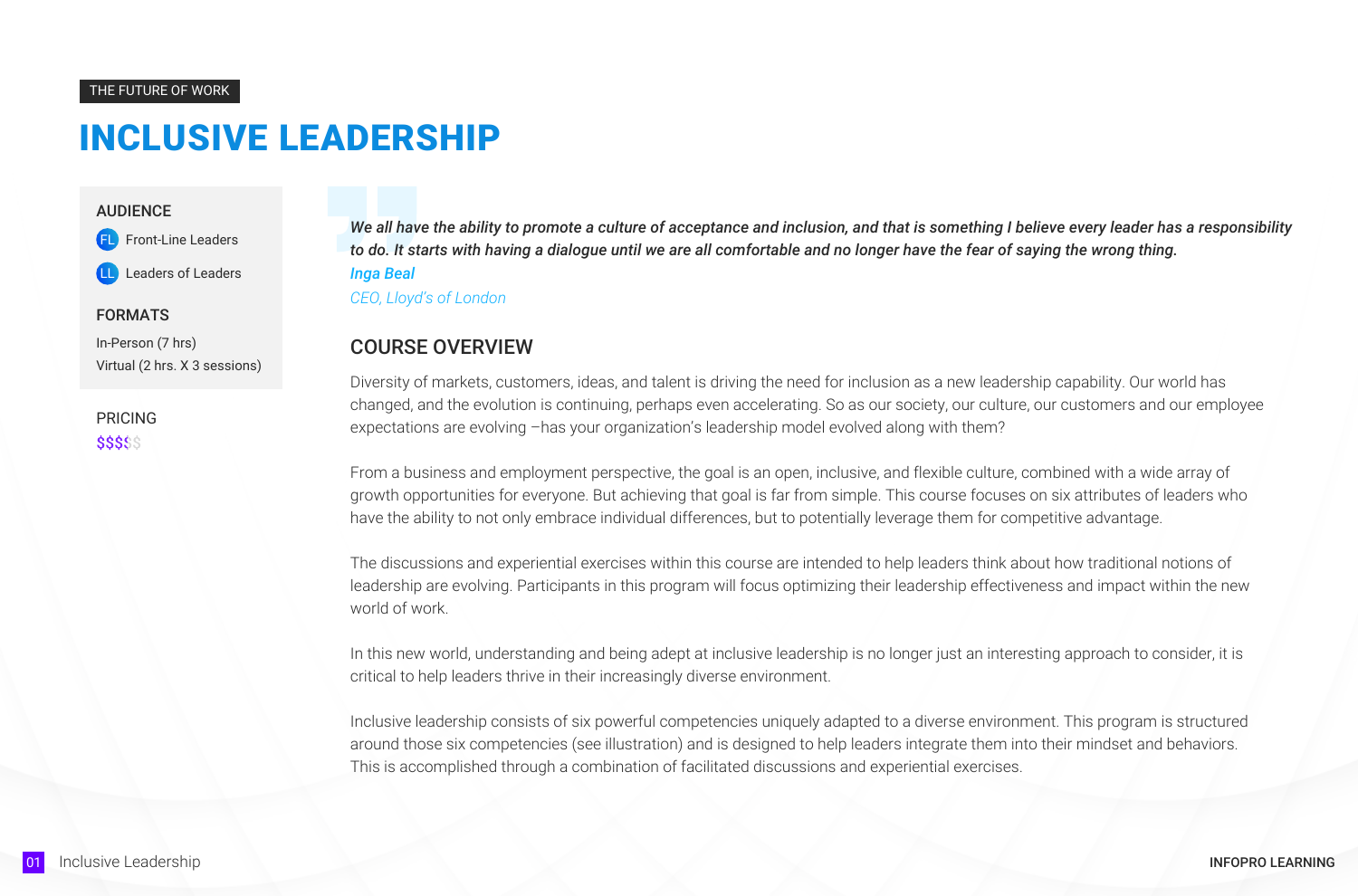# INCLUSIVE LEADERSHIP COMPETENCIES

OPEN MINDED



#### CULTURALLY INTELLIGENT

Because not everyone sees the world through the same cultural frame

SYNERGISTIC

## BUSINESS IMPACT

- to openly discuss perceptions of bias and exclusion with employees and colleagues.
- 
- Leaders develop greater awareness of biases and cultural blind spots which are eroding their leadership effectiveness and impact. 1 Leaders develop greater awareness of biases 2 Leaders develop a positive and authentic way 2 Leaders are better able to create a workplace
- Employees who may have felt marginalized or excluded have an opportunity to feel "seen" and "heard."

environment where perceptions of exclusion or bias are a rarity, not the norm.

3

employees is enhanced when they perceive their work environment to be equitable.

6

- 4 Employees who may have felt marginalized and the set of the state of the action of high-potential and retention of high-potential focused on created an engaging and energising work environment, which drives productivity.
- 02 Inclusive Leadership INFOPRO LEARNING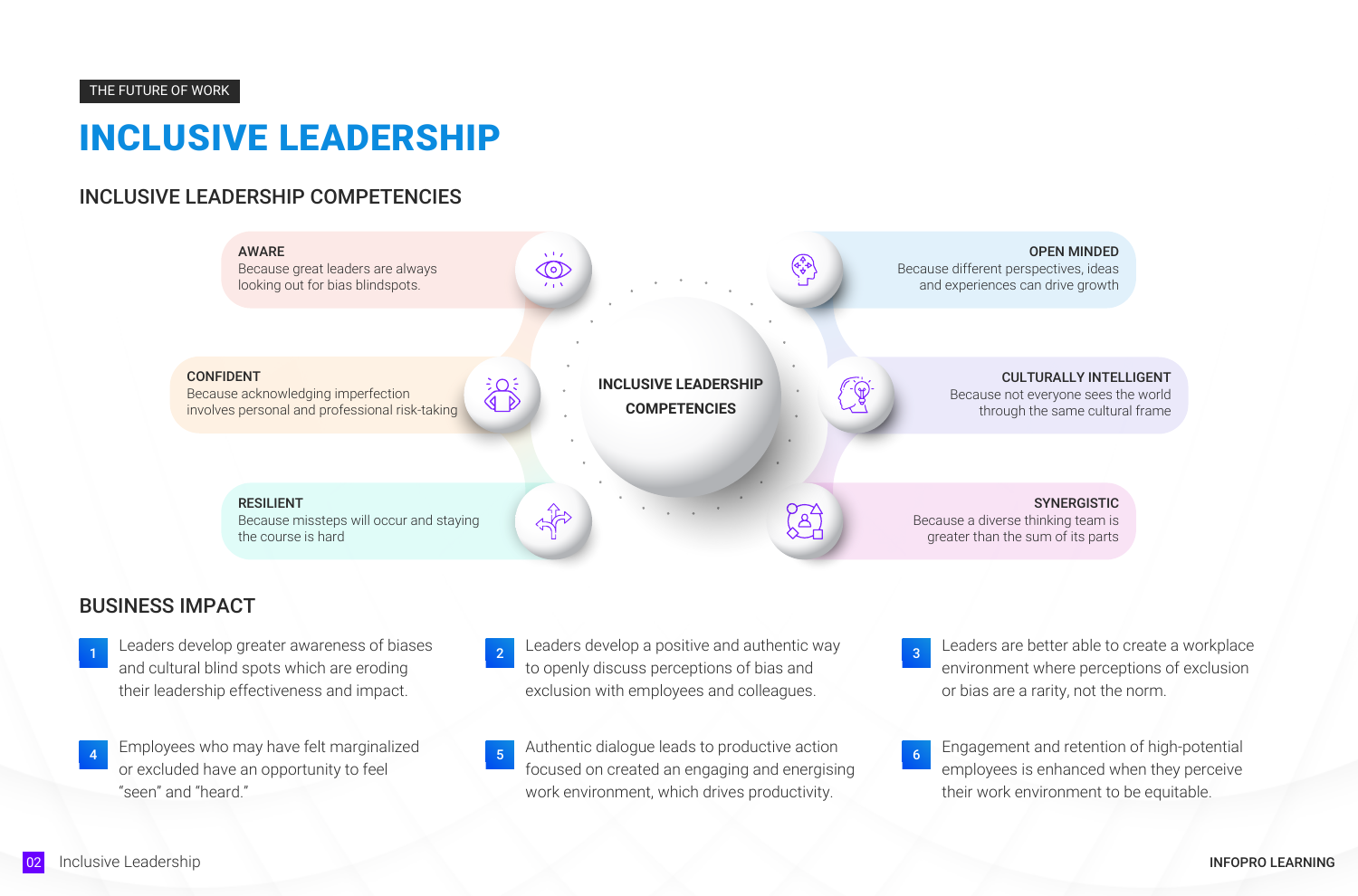### THE FUTURE OF WORK

# LEARNING JOURNEY

**RES** 

- Self-paced reading (approx. 10 minutes)
- Reflection exercise

**•** Brief video, internal leaders sharing their perspective on importance of cultural and generational respect.

# Pre-Learning  $\left( \rho_{\beta\beta} \right)$  Series of 3 Virtual Workshops

- Avoiding myopic thinking
- **Exposure to new ideas**
- **•** Truly embracing different perspectives

#### **Confidence**

#### Optional Enhancement

- Integrating alternative perspectives
- From conflict to collaboration



- The leadership "bubble"
- Leadership blind spots
- **•** Developing sensitivity to different perspectives

- Characteristics of different cultures
- Generational myths and common missteps
- **·** Interpersonal variations

#### Aware

#### Virtual Session 1

#### Open-Minded

#### Virtual Session 2

#### Synergistic

#### Virtual Session 3

Intersession Activity\*\*

Activity\*

Intersession

Intersession Activity\*\*

Intersession Activity\*

- Responding effectively to common missteps
- Authentic dialogue to resolve differences
- **•** Embracing imperfection

#### Culturally Intelligent

- Confronting one's own bias and limitations
- Leading in the face of doubt and resistance
- Common DEI challenges

#### Resilient

\* Recommended custom add-ons. \*\* Only applicable to VILT